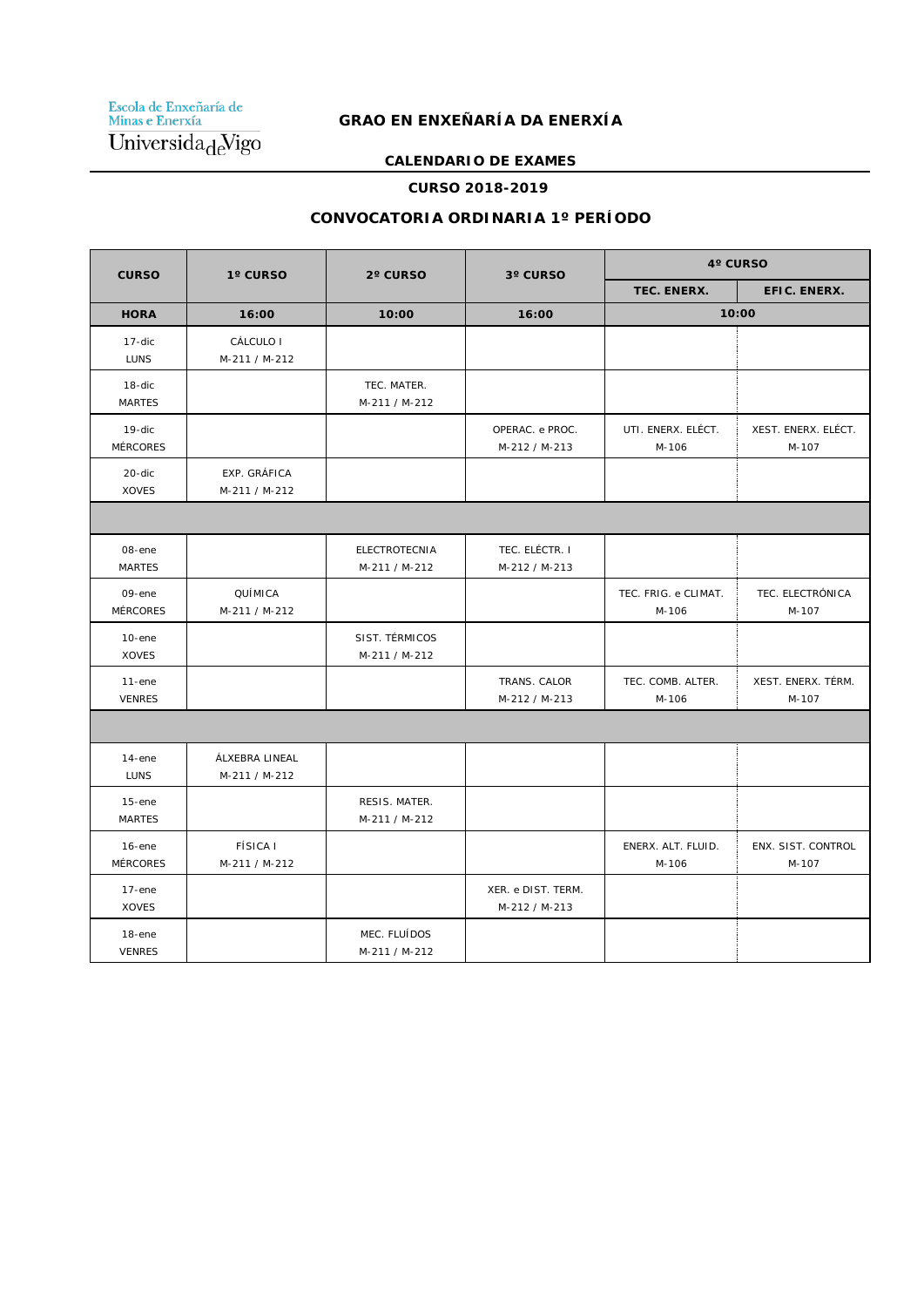Escola de Enxeñaría de<br>Minas e Enerxía  $\overline{\text{Universala}_{\text{d}}\text{Vigo}}$ 

#### **GRAO EN ENXEÑARÍA DA ENERXÍA**

#### **CALENDARIO DE EXAMES**

#### **CURSO 2018-2019**

#### **CONVOCATORIA ORDINARIA 2º PERÍODO**

| <b>CURSO</b>              | 1° CURSO                            | 2° CURSO                               | 3° CURSO                                |                            |             | 4° CURSO (10:00 h)                          |
|---------------------------|-------------------------------------|----------------------------------------|-----------------------------------------|----------------------------|-------------|---------------------------------------------|
| <b>HORA</b>               | 16:00                               | 10:00                                  | 16:00                                   |                            | TEC. ENERX. | EFIC. ENERX.                                |
| 13-may<br><b>LUNS</b>     |                                     | TEC. AMBIENTAL<br>M-211 / M-212        |                                         | $01$ -abr<br><b>LUNS</b>   |             | ORG. EMPR. SIST. PROD. e FABR.<br>M-107     |
| 14-may<br><b>MARTES</b>   | CÁLCULO II<br>M-211 / M-212         |                                        |                                         | 02-abr<br><b>MARTES</b>    |             |                                             |
| 15-may<br>MÉRCORES        |                                     |                                        | ENX. NUCLEAR<br>M-212 / M-213           | 03-abr<br><b>MÉRCORES</b>  |             |                                             |
| 16-may<br><b>XOVES</b>    |                                     | ENX. MECÁNICA<br>M-211 / M-212         |                                         | 04-abr<br><b>XOVES</b>     |             |                                             |
| 17-may<br><b>VENRES</b>   |                                     | <b>FESTIVO</b>                         |                                         | 05-abr<br><b>VENRES</b>    |             | OBRAS e REPLANTEOS<br>M-107                 |
|                           |                                     |                                        |                                         |                            |             |                                             |
| 20-may<br><b>LUNS</b>     | <b>ESTATÍSTICA</b><br>M-211 / M-212 |                                        | MOT. e TURB. TÉRM.<br>$M - 213$         | 08-abr<br>LUNS             |             | EXPL. SOST. REC. ENERX. e MINEIROS<br>M-107 |
| 21-may<br><b>MARTES</b>   |                                     | XEOMÁTICA<br>M-211 / M-212             |                                         | 09-abr<br><b>MARTES</b>    |             |                                             |
| 22-may<br>MÉRCORES        |                                     |                                        | TEC. ELÉCTR. II<br>M-212 / M-213        | 10-abr<br><b>MÉRCORES</b>  |             |                                             |
| 23-may<br><b>XOVES</b>    | DIR. e XESTIÓN<br>M-211 / M-212     |                                        |                                         | $11$ -abr<br><b>XOVES</b>  |             |                                             |
| 24-may<br><b>VENRES</b>   |                                     | TERMODINÁMICA<br>M-211 / M-212 / M-213 |                                         | $12$ -abr<br><b>VENRES</b> |             | <b>PROXECTOS</b><br>$M-211$                 |
|                           |                                     |                                        |                                         |                            |             |                                             |
| 27-may<br><b>LUNS</b>     |                                     |                                        | INST. ENER. RENOVABLES<br>M-212 / M-213 |                            |             |                                             |
| 28-may<br><b>MARTES</b>   | <b>FÍSICA II</b><br>M-211 / M-212   |                                        |                                         |                            |             |                                             |
| 29-may<br><b>MÉRCORES</b> |                                     | MEC. SOLOS<br>M-211 / M-212            |                                         |                            |             |                                             |
| 30-may<br><b>XOVES</b>    |                                     |                                        | CENT. HIDRAUL.<br>M-212 / M-213         |                            |             |                                             |
| 31-may<br><b>VENRES</b>   | XEOLOXÍA<br>M-211 / M-212           |                                        |                                         |                            |             |                                             |

|                              | 4° CURSO (10:00 h)                          |              |  |
|------------------------------|---------------------------------------------|--------------|--|
|                              | TEC. ENERX.                                 | EFIC. ENERX. |  |
| $01$ -abr<br><b>LUNS</b>     | ORG. EMPR. SIST. PROD. e FABR.<br>M-107     |              |  |
| $02$ -abr<br><b>MARTES</b>   |                                             |              |  |
| $03$ -abr<br><b>MÉRCORES</b> |                                             |              |  |
| $04$ -abr<br><b>XOVES</b>    |                                             |              |  |
| 05-abr<br><b>VENRES</b>      | OBRAS e REPLANTEOS<br>M-107                 |              |  |
|                              |                                             |              |  |
| 08-abr<br><b>LUNS</b>        | EXPL. SOST. REC. ENERX. e MINEIROS<br>M-107 |              |  |
| 09-abr<br><b>MARTES</b>      |                                             |              |  |
| $10$ -abr<br><b>MÉRCORES</b> |                                             |              |  |
| $11$ -abr<br><b>XOVES</b>    |                                             |              |  |
| $12$ -abr<br><b>VENRES</b>   | <b>PROXECTOS</b><br>M-211                   |              |  |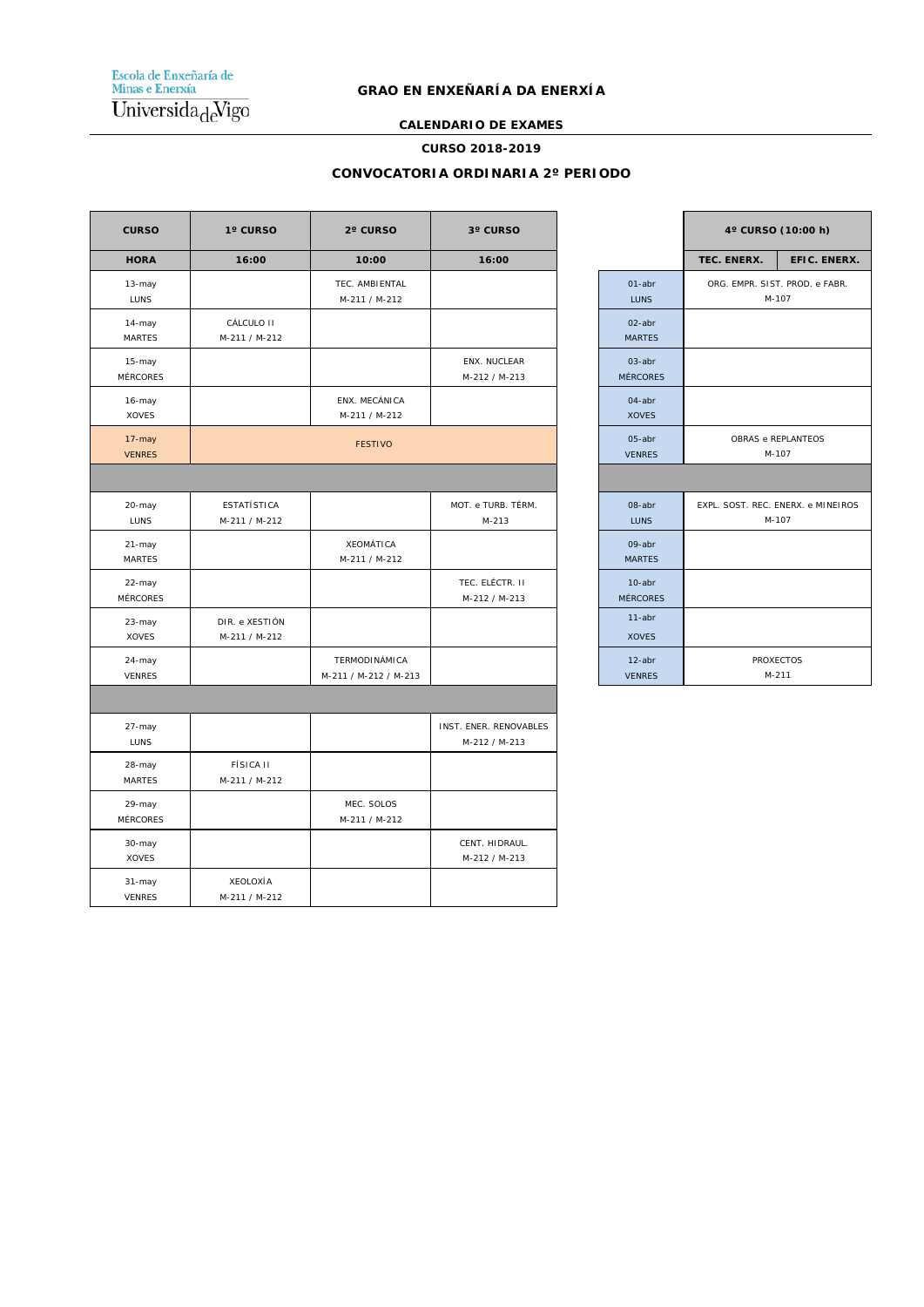Escola de Enxeñaría de<br>Minas e Enerxía Universida<sub>de</sub>Vigo

## **GRAO EN ENXEÑARÍA DA ENERXÍA**

#### **CALENDARIO DE EXAMES**

#### **CURSO 2018-2019**

#### **CONVOCATORIA EXTRAORDINARIA XUÑO**

| <b>CURSO</b>                 | 1° CURSO                               | 2° CURSO                                | 3° CURSO                               | 4° CURSO                                              |                                             |  |
|------------------------------|----------------------------------------|-----------------------------------------|----------------------------------------|-------------------------------------------------------|---------------------------------------------|--|
|                              |                                        |                                         |                                        | TEC. ENERG.                                           | EFIC. ENERG.                                |  |
| <b>HORA</b>                  | 16:00                                  | 10:00                                   | 16:00                                  | 10:00                                                 |                                             |  |
| $10$ -jun<br>LUNS            | QUÍMICA<br>$M-211$                     | MEC. FLUÍDOS<br>$M-212$                 |                                        |                                                       |                                             |  |
| $11-j$ un<br><b>MARTES</b>   |                                        |                                         | TEC. ELÉCTR. I<br>$M-213$              | TEC. FRIG. e CLIMAT.<br>M-107                         | XEST. ENERX. TÉRMICA<br>M-106               |  |
| 12-jun<br><b>MÉRCORES</b>    | ÁLX. LINEAL<br>$M - 211$               | RESIST. MATER.<br>$M-212$               |                                        |                                                       |                                             |  |
| $13$ -jun<br><b>XOVES</b>    |                                        |                                         | OPERAC. e PROC.<br>$M - 213$           | TEC. COMB. ALTERN.<br>M-107                           | XEST. ENERX. ELECTR.<br>M-106               |  |
| $14$ -jun<br><b>VENRES</b>   | EXP. GRÁFICA<br>$M-211$                | SIST. TÉRMICOS<br>$M-212$               |                                        |                                                       |                                             |  |
|                              |                                        |                                         |                                        |                                                       |                                             |  |
| 17-jun<br><b>LUNS</b>        |                                        | <b>ELECTROTECNIA</b><br>$M-212$         | XEN. e DIST. TÉRM.<br>$M - 213$        |                                                       |                                             |  |
| 18-jun<br><b>MARTES</b>      | CÁLCULO I<br>$M-211$                   |                                         |                                        | UTIL. ENERX. ELECTR.<br>M-107                         | TEC. ELECTRÓNICA<br>M-106                   |  |
| 19-jun<br><b>MÉRCORES</b>    | <b>FÍSICA I</b><br>M-211 (15:00 h)     | TEC. MATERIAIS<br>M-212                 | <b>TRANS. CALOR</b><br>M-213 (18:00 h) |                                                       |                                             |  |
| 20-jun<br><b>XOVES</b>       |                                        | TEC. AMBIENTAL<br>$M-212$               | TEC. ELÉCT II<br>$M-213$               |                                                       |                                             |  |
| $21 - j$ un<br><b>VENRES</b> | <b>CÁLCULO II</b><br>M-211 (15:00 h)   | <b>XEOMÁTICA</b><br>M-212 (12:00 h)     |                                        | ENERX. ALT. FLUID.<br>M-107 (9:00 h)                  | <b>ENX. SIST. CONTROL</b><br>M-106 (9:00 h) |  |
|                              |                                        |                                         |                                        |                                                       |                                             |  |
| 24-jun<br>LUNS               | <b>XEOLOXÍA</b><br>M-211 (12:00 h)     |                                         | CENT. HIDRÁULICA<br>$M-213$            | <b>OBRAS e REPLANTEOS</b><br>M-107 (9:00 h)           |                                             |  |
| 25-jun<br><b>MARTES</b>      |                                        | <b>ENX. MECÁNICA</b><br>M-212 (9:00 h)  | MOT. e TURB. TÉRM.<br>$M-213$          | ORG. EMPR. SIST. PROD. e FABR.<br>M-107 (12:00 h)     |                                             |  |
| 26-jun<br><b>MÉRCORES</b>    | <b>FÍSICA II</b><br>$M-211$            | MEC. SOLOS<br>M-212 (9: 00 h)           |                                        | EXPL. SOST. REC. ENERX. e MINEIROS<br>M-107 (12:00 h) |                                             |  |
| 27-jun<br><b>XOVES</b>       | DIR. e XESTIÓN<br>M-211 (12:00 h)      |                                         | INST. RENOV.<br>$M-213$                |                                                       |                                             |  |
| 28-jun<br><b>VENRES</b>      | <b>ESTATÍSTICA</b><br>M-211 (15: 00 h) | <b>TERMODINÁMICA</b><br>M-212 (9: 00 h) | <b>ENX. NUCLEAR</b><br>M-213 (18:00 h) | <b>PROXECTOS</b><br>M-107 (12:00 h)                   |                                             |  |